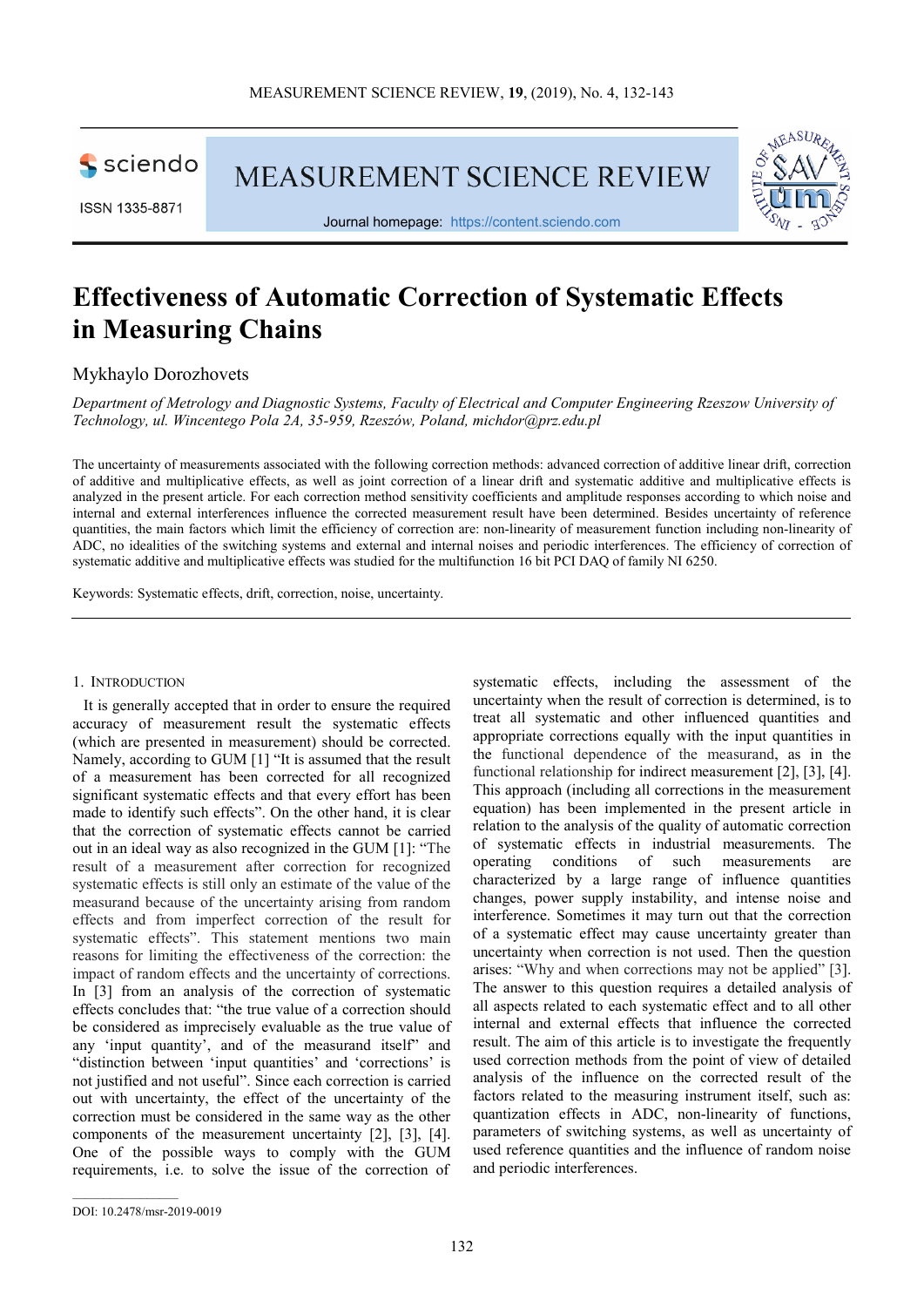## 2. BRIEF DESCRIPTION OF THE ANALYZED SYSTEMATIC INFLUENCES AND METHODS OF THEIR AUTOMATIC **CORRECTION**

The problem of correction of systematic influences is essentially complicated in industrial measurements. Because such measurements significantly differ from the measurements in specialized metrology laboratories, corrections of the systematic effects should often be carried out without the direct participation of the operator, i.e. automatically and, therefore, without a detailed analysis of the specific impact values. In recent decades, the industrial measurements are more often based on the uses of a computer-based measuring card (so called DAQ - Data Acquisition module). The main parts of a measuring chain based on a typical (universal) DAQ are the input signal conditioners, for example analog multiplexer, input amplifier, filter, etc. and analog-to-digital converter (ADC) and usually a computation component. Measurement result is evaluated using the appropriate program in which the signal processing algorithm is realized. The influencing quantities, such as: temperature, humidity, magnetic, electrostatic, electromagnetic fields, etc., parasitic (capacitance, inductance, resistance, ground loops) connections around the apparatus, machines and electrical power systems, etc. cause the changes of the parameters of the measuring chain components. Under industrial measurement conditions, these effects are not stable over time and it is therefore practically impossible to estimate their exact values. Also, noises and interferences are not stable. In such cases the uncertainty of measurement with corrections is usually determined a priori, during the stage of development of the correction method, using maximum permissible values of influence quantities and expected noise and interference levels. The values of the sensitivity coefficients, which are dependent on the properties of the correction method, should also be determined in advance. Under operating conditions, an effective correction is only possible if all the significant sources are taken into account and uncertainty caused by them is determined adequately [5], [6].

The implementation of each correction requires the prior precise definition of the three main components of the measurement process [7]:

- the measurand,

- the measuring instrument (system),

- the conditions under which the measurement is carried out.

In subsequent studies it is assumed that the measurand should be constant during all measurements, which are made for correction.

Generally the main effects in the measuring chain, which may cause additional components of measurement uncertainty, can be divided into two categories:

(i) those, which will be corrected:

- systematic (approximately constant in time): additive ∆0 , so-called "offset error" independent on quantity *x* to be

measured (measurand) and multiplicative  $\delta_{\rm m} \cdot x$ , so-called "gain error", which is proportional to the value of measurand *x;*

- time drifts  $dr(t)$  [8], [9], which values are changed in time with slow (comparatively to the time of measurement) speed  $s<sub>dr</sub>$ , due to this time drifts often can be approximated by linear function of time:  $dr(t) = s_{dr} \cdot (t - t_0)$ , where  $t_0$  is a start of the measurement:

$$
\Delta(t) = \Delta_0 + \delta_{\rm m} x + s_{\rm dr} (t - t_0); \tag{1}
$$

(ii) those, which are not corrected, however, significantly affecting the effectiveness of the correction, main examples are:

- random noises  $\eta(t)$  and periodical interferences  $\zeta(t)$  of frequency *f*;

- non-ideality of the actual function  $F_r(x)$  of the measuring chain, mainly related to non-linearity.

Therefore, in some simplification, the measuring chain (system) can be described by an equation in which the output *Y* (observed quantity) depends on the measurand *x*, the abovementioned components (1), the values of which depend on the influence quantities, and the noise and periodic interferences:

$$
Y = Fr [x + \Delta_0 + \delta_m x + s_{dr} (t - t_0) + A_\eta (\eta(t)) + A_\varsigma (\varsigma(t))], \quad (2)
$$

where  $A_n(\cdot)$  and  $A_5(\cdot)$  are the operators that convert noise and interferences into changes in measured values.

In practice, correction of the abovementioned systematic effects generally is based on additional measurements (besides the measurement of measurand) and in general can be achieved in two ways: (i) by measurement of influenced quantities which, taking into account the sensitivity, are used to correct the measurement result and (ii) by using additional measurements (made by the same instrument, the systematic effects of which should be corrected) of certain functions of the measurand and/or reference quantities *X*ref and subsequent calculation of the corrected result [10], [11]. In this article we will not analyze the first method and will focus on the second method as the basis for automatic correction.

Most often depending on the level of the components of systematic influences, in the methods, based on additional measurements, are corrected: (i) only additive effects  $(\Delta_0)$ , (ii) only multiplicative effects  $(\delta_m)$ , (iii) combined additive effects and time drifts  $\Delta_0 + s_{dr} (t - t_0)$ , or (iv) additive and multiplicative effects  $\Delta_0 + \delta_m x$ .

*Advanced correction of additive effect and time drifts.* Correction of the systematic additive effects and time drifts may be implemented without reference quantities, using some form of chopping or modulation of input signal [8],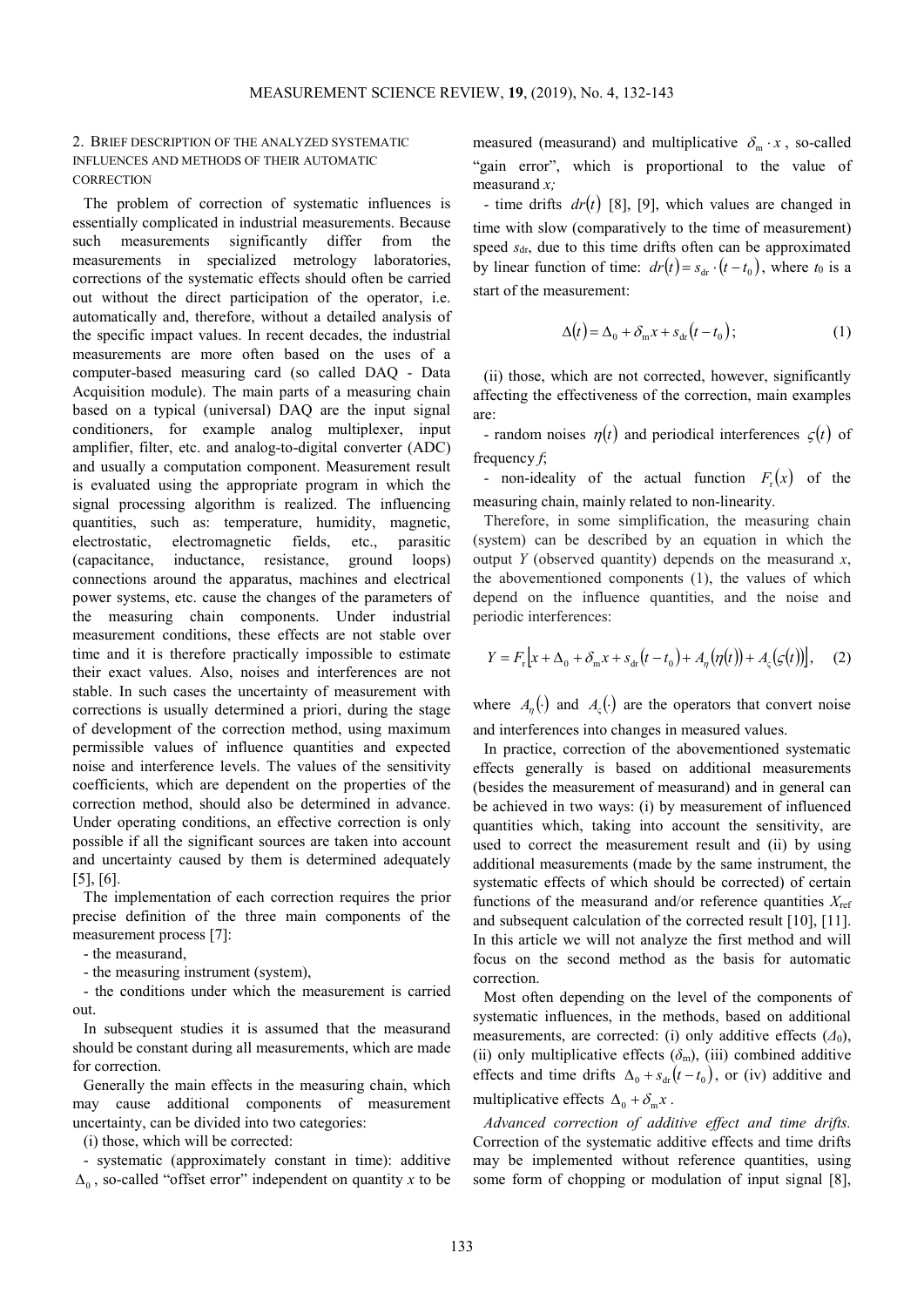[9]. In [9] the advanced method of such correction is proposed. In this method four measurements are carried out in equidistance time interval  $T$  in the time moments:  $t_1$  measurement of  $+x$ ,  $t_2 = t_1 + T$  - measurement of inverse  $-x$ ,  $t_3 = t_1 + 2T$  – measurement of inverse  $-x$ ,  $t_4 = t_1 + 3T$ measurement of +*x*. The mathematical models of sequenced indications of measuring instrument and model of corrected result of this method correction are shown in the first line of Table 1.

The systematic multiplicative effects can be corrected, for example, by applying the DEM (dynamic element matching) technology to voltage amplifiers and dividers [9], [12]. However, for amplifiers and dividers, etc., used in measuring modules, this technology cannot be applied and, therefore, it is not analyzed in this paper.

*Joint correction of additive and multiplicative effects.* The standard method of combined correction of additive and multiplicative effects is based on three measurements [8], [9]: zero input value  $(x = 0)$ , measurand *x*, and reference quantity  $X_{\text{ref}}$ . In this method there are six possible sequences of measurement in total. But taking into account the time inverse symmetry only three different sequences are possible (Table 2,a). As will be shown below, the sequence of measurements has a significant impact on the quality of the corrected result. The cause of this is the influence of periodic interferences during the subsequent measurements. The mathematical models of sequenced indications for the first sequence in Table 2,a and model of corrected result, which is independent of the sequence of measurements, are shown in the second line of Table 1.

Table 1. The mathematical models of sequenced measurements and corrected results.

|                | Corrected<br>influences                                 | Sequences and mathematical models of<br>measurements                                                                                                                                                                                                                                                                                                                                                                     | Corrected result                                                                                                                                                                              |
|----------------|---------------------------------------------------------|--------------------------------------------------------------------------------------------------------------------------------------------------------------------------------------------------------------------------------------------------------------------------------------------------------------------------------------------------------------------------------------------------------------------------|-----------------------------------------------------------------------------------------------------------------------------------------------------------------------------------------------|
| 1              | Additive $+$<br>+time drift                             | 1) + x: $N_{\rm v1} = x + \Delta_0 + s_{\rm dr} \cdot 0$<br>2) – x: $N_{s2} = -x + \Delta_0 + s_{dr} \cdot 1T$<br>3) - x: $N_{v3} = -x + \Delta_0 + s_{dr} \cdot 2T$<br>4) + x: $N_{x4} = x + \Delta_0 + s_{dr} \cdot 3T$                                                                                                                                                                                                | $x_{\text{cor,3}} = \frac{N_{\text{x1}} - N_{\text{x2}} - N_{\text{x3}} + N_{\text{x4}}}{4} \equiv x$<br>(3)                                                                                  |
| 2              | Additive $+$<br>+ multiplicative                        | 1) 0: $N_0 = 0 + \Delta_0 + \delta_m 0$<br>2) x: $N_r = x + \Delta_0 + \delta_m x$<br>3) $X_{\text{ref}}$ : $N_{\text{ref}} = X_{\text{ref}} + \Delta_0 + \delta_{\text{m}} X_{\text{ref}}$                                                                                                                                                                                                                              | $x_{\text{cor,4}} = \frac{N_x - N_0}{N_{\text{ref}} - N_0} X_{\text{ref}} \equiv x$<br>(4)                                                                                                    |
| 3              | Additive $+$<br>+multiplicative +<br>$+$ time drift, I  | 1) + x: $N_{r1} = x \cdot (1 + \delta_m) + \Delta_0 + s_{dr} \cdot 0T$<br>2) - $X_{\text{ref}}$ : $N_{\text{ref}} = -X_{\text{ref}} \cdot (1+\delta_{\text{m}}) + \Delta_0 + S_{\text{dr}} \cdot 1T$<br>3) - x: $N_{s2} = -x \cdot (1 + \delta_m) + \Delta_0 + s_{dr} \cdot 2T$<br>4) + $X_{\text{ref}}$ : $N_{\text{ref}} = X_{\text{ref}} \cdot (1 + \delta_{\text{m}}) + \Delta_0 + s_{\text{dr}} \cdot 3T$           | $x_{\text{cor},5} = \frac{N_{\text{ref1}} + N_{\text{ref2}} - 2N_{\text{x2}}}{N_{\text{f}} + N_{\text{f}}} \cdot X_{\text{ref}} \equiv x$<br>(5)                                              |
| $\overline{4}$ | Additive $+$<br>+multiplicative +<br>$+$ time drift, II | 1) + x: $N_{r1} = x \cdot (1 + \delta_m) + \Delta_0 + s_{dr} \cdot 0T$<br>2) - x: $N_{12} = -x \cdot (1 + \delta_{11}) + \Delta_0 + s_{41} \cdot 1T$<br>3) - $X_{\text{ref}}$ : $N_{\text{ref1}} = -X_{\text{ref}} \cdot (1 + \delta_{\text{eq}}) + \Delta_0 + S_{\text{def}} \cdot 2T$<br>4) + $X_{\text{ref}}$ : $N_{\text{ref}} = X_{\text{ref}} \cdot (1 + \delta_{\text{eq}}) + \Delta_0 + s_{\text{def}} \cdot 3T$ | $x_{\text{cor},6} = \frac{3N_{\text{x1}} - 5N_{\text{x2}} + N_{\text{ref1}} + N_{\text{ref2}}}{3N_{\text{c}} - 5N_{\text{c}} + N_{\text{c}} + N_{\text{c2}}}.X_{\text{ref}} \equiv x \tag{6}$ |

*Joint correction of additive and multiplicative effects and linear time drift.* For a joint correction of linear drift and systematic additive and multiplicative effects, a method based on a combination of the methods described by (3) and (4) can be used. However, using methods (3) and (4) directly, eight measurements are needed to obtain the corrected result. Because in each measurement indication the additive  $\Delta_0$ , multiplicative  $\delta_m x$ , and linear time drift  $s_{dr} \cdot (t - t_0)$  are described by three parameters, therefore, combination of these effects can be corrected by a minimum of four measurements, which are carried out with the same time delay *T*. On the basis of the advanced method (3) for the correction of linear time drift in the two central

measurements, the inverse values of the measured and reference quantity should be calculated. Taking into account the time inverse symmetry of the sequence of measurements, only two different sequences are possible (Table 2,b).

Table 2. The sequence of measurements for the correction of additive and multiplicative effects (a), and in a joint correction of additive and multiplicative effects and linear time drift (b).

| а | Measured quantity |                        |                     | Measured quantity |                         |                         |                           |  |
|---|-------------------|------------------------|---------------------|-------------------|-------------------------|-------------------------|---------------------------|--|
|   |                   |                        | $\Lambda_{\rm ref}$ |                   | $-\Lambda_{\text{ref}}$ |                         | $\mathbf{r}_{\text{ref}}$ |  |
|   |                   | $\Lambda_{\text{ref}}$ |                     | x                 | $-\chi$                 | $-\Lambda_{\text{ref}}$ | ⊾ref                      |  |
|   |                   |                        | $\Lambda_{\rm ref}$ |                   |                         |                         |                           |  |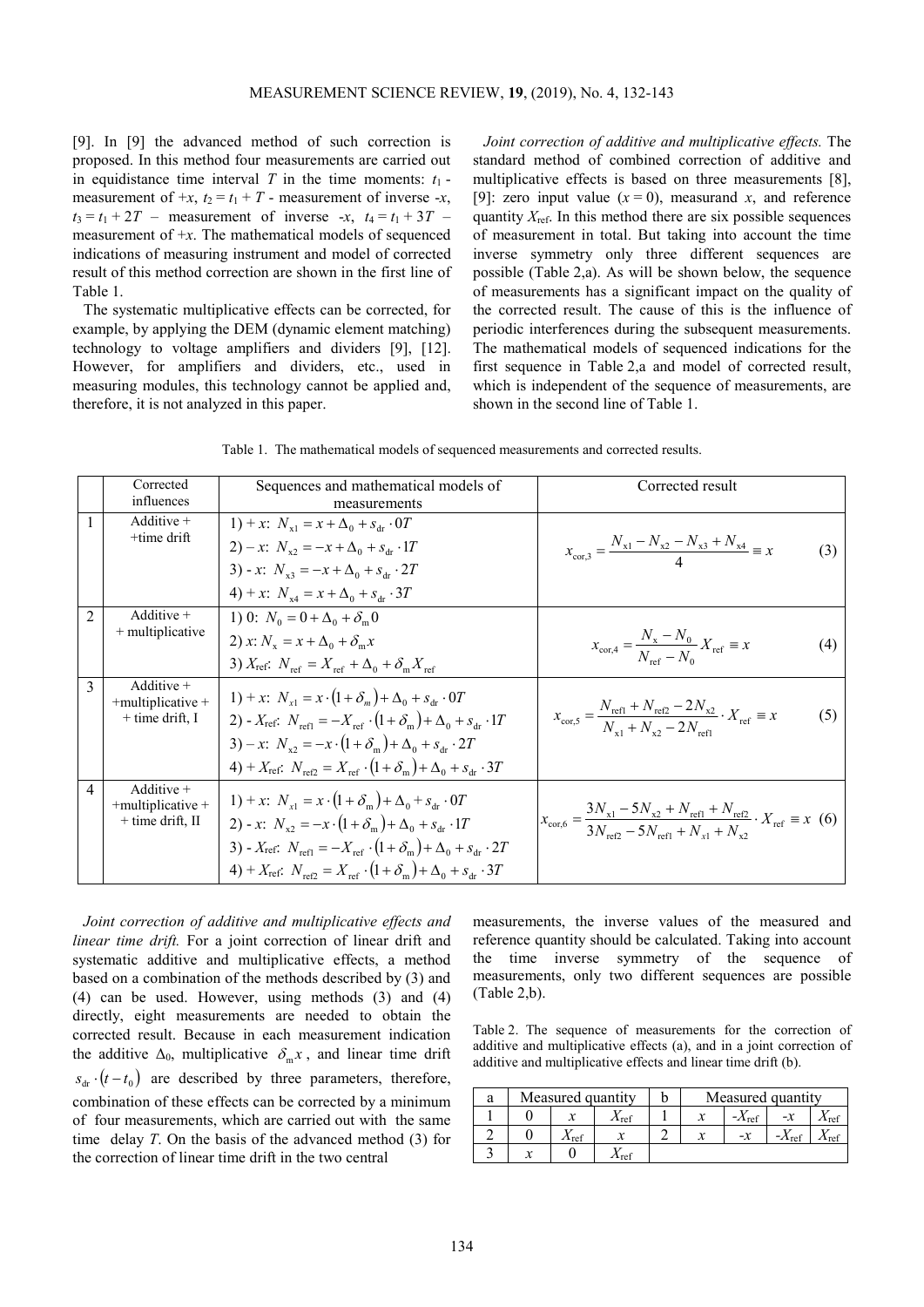## 3. ANALYSIS OF THE IMPACT OF THE MAIN FACTORS WHICH LIMIT THE EFFECTIVENESS OF CORRECTION

The effectiveness of correction of systematic additive and multiplicative and linear time drift is limited by many reasons. The main sources, which decrease effectiveness of automatic corrections, are:

- uncertainty of the reference quantities, which are used in correction;
- effect of quantization of measurement results in ADC;
- non-linearity of function of the measuring chain;
- switching effects;
- random noises and periodic interferences and other variations of repeated observations, etc.

It is clear that if in correction a reference quantity  $X_{\text{ref}}$  is used, then even in the absence of the abovementioned other factors, the uncertainty of the corrected result is limited by the uncertainty  $u_{\rm B}(X_{\rm ref})$  of the reference quantity. Assuming rectangular distribution of possible values within  $\pm \delta_{\text{ref}} |X_{\text{ref}}|$  (where  $\delta_{\text{ref}}$  is a relative maximal permissible error (MPE) of *X*ref), the component of a combined standard uncertainty is given by expression:

$$
u_{\rm B}(x)_{\rm lim} = \left|C_{\rm ref}\right| \cdot u_{\rm B}(X_{\rm ref}) = \frac{\left|C_{\rm ref}\right| \cdot \delta_{\rm ref} X_{\rm ref}}{\sqrt{3}},\tag{7}
$$

where *C*<sub>ref</sub> is a sensitivity coefficient for a reference quantity. The value  $u_{\rm B}(x)_{\rm lim}$  determines the theoretical effectiveness of the correction.

*Quantization, resolution of ADC.* The resolution of used ADC or the number of significant digits of used digital meter is very important in the quality of the corrected result. The component of combined standard uncertainty of a corrected result caused by quantization effect in ADC is given by a known formula:

$$
u_{\rm B}(x)_{\rm q} = |C_{\rm q}| \cdot \frac{\rm LSD}{2\sqrt{3}} = |C_{\rm q}| \cdot \frac{X_{\rm R}}{2\sqrt{3} \cdot 2^n} ,\qquad (8)
$$

where  $C_q$  is a sensitivity coefficient for quantization in ADC; *X*R is range; *n* is number of bits ADC,  $LSD = X_R / 2^n = q$  is a quantum - a value of the least significant bit (or digit) of indication.

*Non-linearity.* Two components of non-linearity, differential and integral, are traditionally considered separately. The effect of differential non-linearity of ADC is associated with a change in the values of adjacent quantums, slightly different from LSB. In the data sheet of ADC or measuring DAQ card we can find the limit of differential non-linearity in units of the least significant bit:  $\Delta_{nl,dif} = \pm \alpha_{nl,dif} q$  (or bit), where usually  $\alpha_{nl,dif} < 1$ . Therefore, the effect of differential non-linearity onto uncertainty of the corrected result is similar to the effect of quantization, i.e. it can be estimated by an expression similar to (8):

$$
u_{\rm B}(x)_{\rm nl,dif} = \alpha_{\rm nl,dif} u_{\rm B}(x)_{\rm q} \,. \tag{9}
$$

Integral non-linearity (Fig. 1) in data sheet usually is declared as normalized to the range  $X_R$  maximal deviation *Δ*<sub>nl,lim</sub> from the straight line:  $\gamma_{nl,int} = \pm A_{nl,lim}/X_R$ , %. Thus, assuming rectangular probability of possible values of  $Δ_{n\text{l},\text{int}}$ the component of combined standard uncertainty associated with integral non-linearity can be calculated as:

$$
u_{\rm B}(x)_{\rm nl,int} = |C_{\rm nl}| \cdot \frac{\gamma_{\rm nl,int} \cdot X_{\rm R}}{\sqrt{3}},\tag{10}
$$

where  $C_{nl}$  is a sensitivity coefficient for integral nonlinearity.

If non-linearity of the function of measuring chain is monotonic and in a first approximation can be described by a parabolic function  $\Delta_{nl, int}(x) = \varepsilon_{nl} \cdot x^2$  (Fig. 1), then using the value of reference quantity  $X_{\text{ref}} = 2 \cdot (\sqrt{2} - 1) X_{\text{R}} \approx 0.828 \cdot X_{\text{R}}$  after correction of gain systematic component, the maximal impact of non-linearity onto the corrected result will be minimal:

$$
\Delta_{\rm nl, o,max} = \varepsilon_{\rm nl} \cdot X_{\rm R}^2 \cdot (3 - 2\sqrt{2}) \approx 0.686 \cdot \gamma_{\rm nl,int} \cdot X_{\rm R} \ . \tag{11}
$$

I.e., using a value of reference quantity  $X_{\text{ref}} \approx 0.828 \cdot X_{\text{R}}$ , instead of, for example  $X_{ref} = X_R$ , the maximal integral non-linearity will decrease by approximately 30 %.



Fig. 1. Optimal correction of gain error when integral non-linearity is parabolic.

*Switches.* In all the above described correction methods, connection and disconnection or/and inverting of the quantity to be measured and/or the reference quantity shall be realized. For this purpose the switching systems are used. Real switches are not ideal, there are many parameters of switches which affect the input and reference signals. The main representatives are: contact potential, offset current, contact resistance, leakage currents, ground loops, interferences, etc. [13]. Precision measurements usually use differential connection of signal sources, so in each channel a pair of the same switches is used. However, the parameters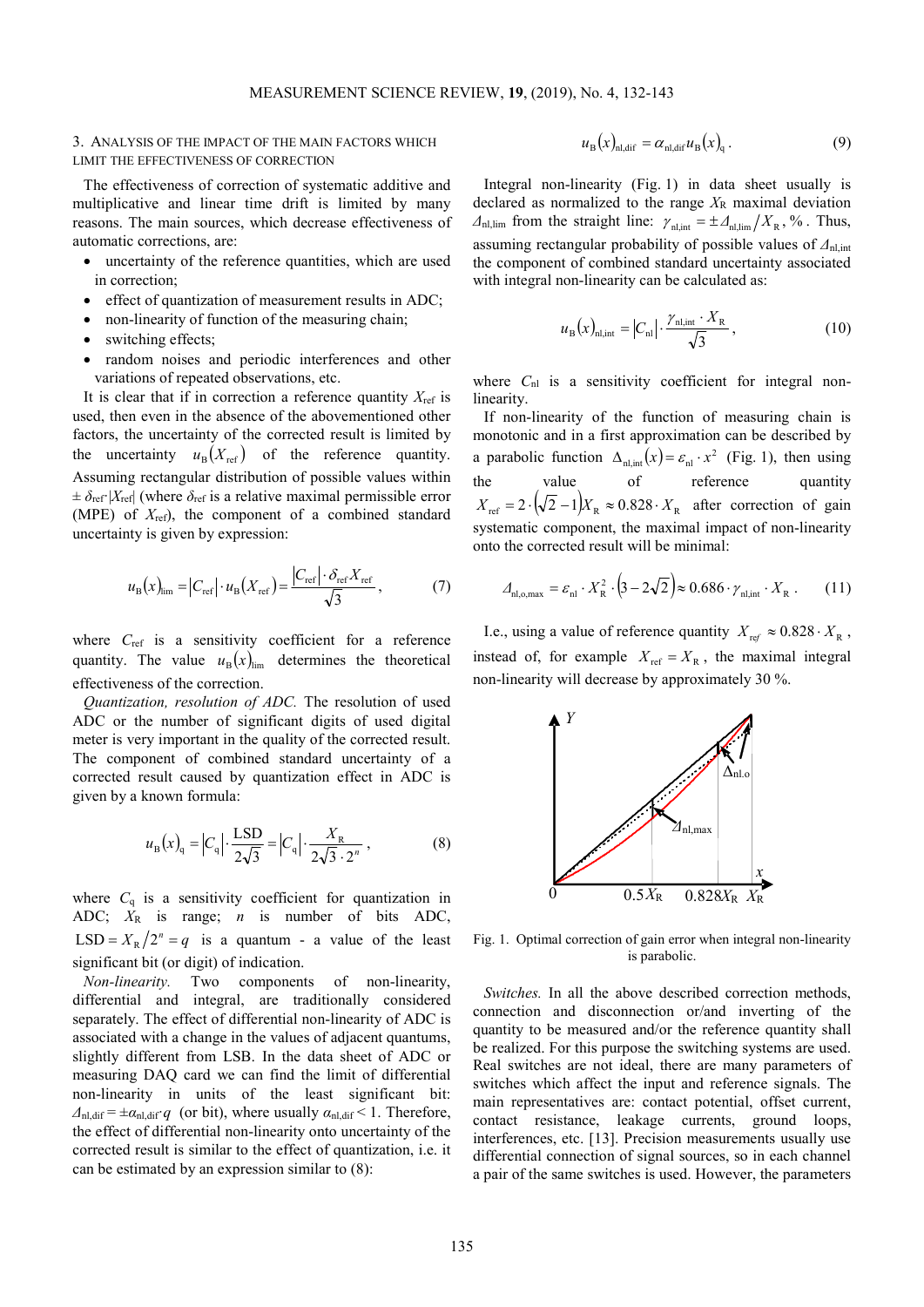of both switches are never the same, they are characterized by a certain dispersion of appropriate values of their parameters [13]. In many cases, when low-voltage must be connected / disconnected, the most negative affect provides the contact thermoelectric offset voltage of switch elements [13]. Even if a matching contact pair is used, the total cancellation of contact potential cannot be achieved because temperature differences in both switches will cause slightly different contact potentials [13]. The uncompensated difference *Δe*sw in the contact potentials of such switch pairs can reach  $\pm$  several microvolts. When input quantity is voltage assuming rectangular distribution on a contact potential, the component of a combined standard uncertainty can be calculated by the formula:

$$
u_{\rm B}(x)_{\rm sw} = |C_{\rm sw}| \cdot \frac{\Delta e_{\rm sw}}{\sqrt{3}}\,,\tag{12}
$$

where  $C_{sw}$  is a sensitivity coefficient for a contact potential.

Since each correction needs several measurements, i.e. switching of measured and reference quantities, the setting times of the switches should be taken into account.

In each specific case, depending on the quantity to be measured, the used method of correction and the type of used switching system, the negative impact of the switching should be analyzed individually.

Because the effects of quantization and differential and integral non-linearity are related to the same result obtained in ADC, the relevant sensitivity coefficients is the same:

$$
C_{\rm q} = C_{\rm dn1} = C_{\rm nl} = C_{\rm ADC} \,. \tag{13}
$$

*Noises and periodic interferences.* Present in all measurements, noises and interferences can be classified into two categories:

1) external, which come with input signal (normal and common mode) and

2) internal, caused by internal sources in the components of measuring chain, such as thermal (Johnson) and another kind of noises, and also power supply, digital clock and other digital elements inside of the measuring instrument.

A difference between the effects of internal and external interferences and noises must be taken into account. Random noises (external  $\eta_{ext}(t)$  and internal  $\eta_{int}(t)$ ) usually are described by spectral densities  $N_{\text{ext}}(f)$ ,  $N_{\text{int}}(f)$ , or standard deviation ( $V_{RMS}$ ), or peak-to-peak value ( $V_{p-p}$ ).

The most common sources of periodical interferences (external  $\zeta_{\text{ext}}(t)$  and internal  $\zeta_{\text{int}}(t)$ ) are power supply systems (typically of 50 or 60 Hz with higher harmonics), operation of radio, telecommunications and other such systems, electrical machinery and transport, electronic apparatus, digital electronic devices, etc. Such interferences are usually described by the maximal values of amplitude  $X_{m,ext}$  (of external) and  $X_{m,int}$  (internal). Often for the components of measuring chain are declared the NMRR (normal mode rejection ratio) and CMRR (common mode

rejection ratio), which values also determine the impact of these interferences onto corrected result [8]. These noises and interferences cause the variance  $\sigma_{\eta+\varsigma}^2$  in repeated observations and in assumption that these sources are independent it can be calculated as a sum of components:

$$
u_{\rm c}^2(x)_{\eta+\varsigma} = \sigma_{\eta+\varsigma}^2 =
$$
  
=  $C_{\eta,\rm ext}^2 \cdot \sigma_{\eta,\rm ext}^2 + C_{\eta,\rm int}^2 \cdot \sigma_{\eta,\rm int}^2 + C_{\varsigma,\rm ext}^2 \cdot \sigma_{\varsigma,\rm ext}^2 + C_{\varsigma,\rm int}^2 \cdot \sigma_{\varsigma,\rm int}^2$ , (14)

where  $\sigma_{\eta,ext}^2$ ,  $\sigma_{\eta,int}^2$ ,  $\sigma_{\zeta,ext}^2$ ,  $\sigma_{\zeta,int}^2$  are the variations of the external and internal random noises and periodic interferences, respectively;  $C_{\eta,ext}$ ,  $C_{\eta,int}$ ,  $C_{\zeta,ext}$ ,  $C_{\zeta,int}$  are the sensitivity coefficients for these influences.

Thus, the variances caused by the external and internal noises are given by the well-known formulae:

$$
\sigma_{\eta,ext}^2 = 2 \int_0^\infty A_{\text{sp}}^2(f) \cdot A_{\text{ext}}^2(f) \cdot N_{\text{ext}}(f) df , \qquad (15a)
$$

$$
\sigma_{\eta, \text{in}t}^2 = 2 \int_0^\infty A_{\text{sp}}^2(f) \cdot A_{\text{int}}^2(f) \cdot N_{\text{int}}(f) df , \qquad (15b)
$$

where  $A_{\rm sp}(f)$  is an amplitude response (AR) of the signal processing algorithm (included conversion in ADC) realized in measuring chain,  $A_{ext}(f)$  and  $A_{int}(f)$  are the appropriate amplitude responses (in relation to the external and internal effects), which depend on the used correction algorithm.

Similarly, assuming arcsine probability density distribution of interferences of amplitudes  $X_{m,ext}$  and  $X_{m,int}$ and frequency *f,* the standard deviations are given by the formulae:

$$
\sigma_{\varsigma,\text{ext}} = \frac{X_{\text{m,ext}}}{\sqrt{2}} A_{\text{sp}}(f) A_{\text{ext}}(f), \ \sigma_{\varsigma,\text{int}} = \frac{X_{\text{m,int}}}{\sqrt{2}} A_{\text{sp}}(f) A_{\text{int}}(f). \ (16)
$$

### 4. ANALYSIS OF THE AMPLITUDE RESPONSES

As mentioned above it is necessary to determinate the  $A_{\text{ext}}(f)$  and  $A_{\text{int}}(f)$  separately. For this purpose we will use the complex exponential function  $X_m e^{j\omega t_i}$ , where  $\omega = 2\pi f, j$ is a frequency and  $X_m$  is an amplitude of influenced component, *ti* are the appropriated times of the consequent measurements. For all correction methods time interval between adjacent measurements is constant and equal *T*, zero of time axis is located in the midpoint between the first and last measurements. Therefore, for the methods (3), (5) and (6):  $t_1 = -3T/2$ ,  $t_2 = -T/2$ ;  $t_3 = T/2$ ,  $t_4 = 3T/2$ . In method (4):  $t_1 = -T$  (meas. 0),  $t_2 = 0$  (meas. *x*) and  $t_3 = T$  (meas.  $X_{\text{ref}}$ ).

The external and internal influences cause the change of indications of measuring instrument and as a result the change of corrected result  $x_{\text{cor}}(j\hat{f})$ . Then the corresponding  $A_{\text{ext}}(f)$  and  $A_{\text{int}}(f)$  are given by the formulae: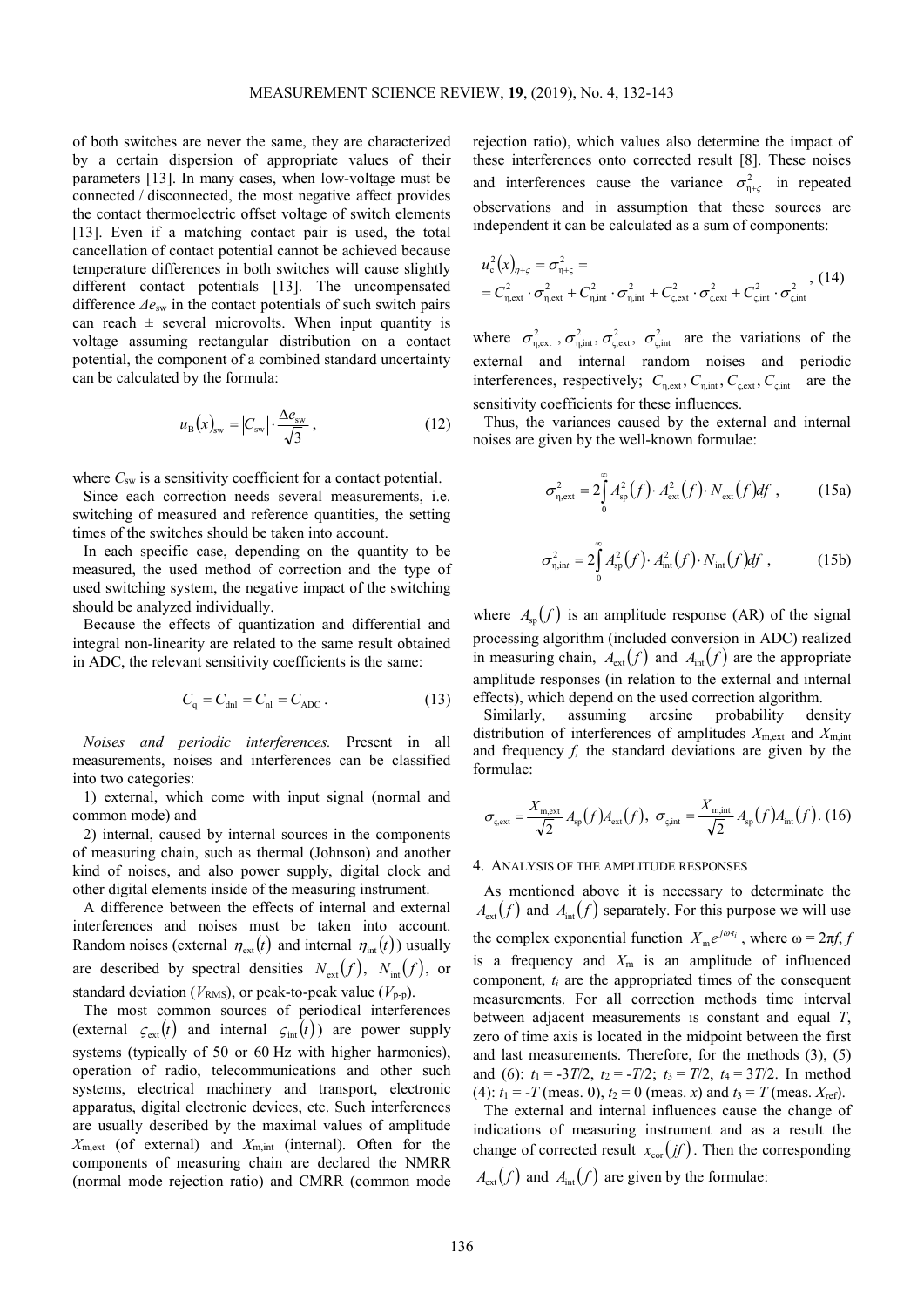$$
A_{\text{ext}}(f) = \frac{\left|x_{\text{cor,ext}}(jf) - x\right|}{X_{\text{m}}}, \quad A_{\text{int}}(f) = \frac{\left|x_{\text{cor,int}}(jf) - x\right|}{X_{\text{m}}}.
$$
 (17)

In method (3) during four measurements the external influences cause the following changes of indications:  $N_{x1} = x + X_m \cdot e^{j3\pi f T}$ ,  $N_{x2} = -x - X_{\text{m}} \cdot e^{j\pi T}$ ,  $N_{x3} = -x - X_m \cdot e^{-j\pi T}$  and  $N_{x4} = x + X_m \cdot e^{-j3\pi T}$ . Similarly, the internal influences cause the following changes of indications:  $N_{x1} = x + X_m \cdot e^{j3\pi/T}$ ,  $N_{x2} = -x + X_m \cdot e^{j\pi/T}$ ,  $N_{x3} = -x + X_{m} \cdot e^{-j\pi T}$  and  $N_{x4} = x + X_{m} \cdot e^{-j3\pi T}$ . For these indications corrected results are:

$$
x_{\text{cor,ext,3}}(f) = x + X_{\text{m}} \frac{e^{j3\pi f} + e^{j\pi f} + e^{-j\pi f} + e^{-j3\pi f}}{4}, \quad (18a)
$$

$$
x_{\text{cor,int,3}}(f) = x + X_{\text{m}} \frac{e^{j3\pi f} - e^{j\pi f} - e^{-j\pi f} + e^{-j3\pi f}}{4} \,. \tag{18b}
$$

Using (18) in (17), the appropriate AR are presented in the first row of Table 3 and are shown in Fig. 2,a, and Fig. 2,b.

From Fig. 2,a, Fig. 2,b we can see that if the basis frequency of periodical internal and external interference is *f*, then for the measurement interval  $T = 1/2f$  exactly, these interferences will be rejected. If the interference frequency *f* deviates from the nominal value  $f_{\text{nom}}$ , the influence of such interference depends on the corresponding value  $A_{\text{av-}3}(f)$ and  $A_{\text{int,3}}(f)$  (Table 3).



Fig. 2. The amplitude responses related to the external (a) and internal (b) components – method (3) and amplitude responses for the internal components  $(c)$  – method  $(4)$ , 1, 2, 3 – sequences in Table 2,a,  $x/X_{\text{ref}} \approx 0.8$ .

In method (4), because external noises and periodic interferences affected only the measurement of measurand, therefore AR  $A_{ext}( f ) = 1$ . The internal influences cause the following changes of indications:  $N_0 = X_m \cdot e^{j2\pi f T}$ ,  $N_x = x + X_m \cdot e^{j0\pi/T}$ ,  $N_{\text{ref}} = X_{\text{ref}} + X_m \cdot e^{-j2\pi/T}$ . Using these values in (4) the corrected result is given by formula:

$$
x_{\text{cor,int},4}(jf) = \frac{x + X_{\text{m}}\left(1 - e^{j2\pi f T}\right)}{1 + \frac{X_{\text{m}}}{X_{\text{ref}}}\left(e^{-j2\pi f T} - e^{j2\pi f T}\right)}.
$$
(19)

From (19) we can see that internal influences non-linearly affect the value  $x_{\text{corr int }4}(j\hat{f})$  and, therefore, the characteristic  $A<sub>int,4</sub>(f)$  is also non-linear. However, internal interferences always meet the condition  $X_{\text{m}} \ll X_{\text{ref}}$ , therefore, the good approximation of  $A_{int,4}(f)$  is presented in the second row of Table 3 and shown in Fig. 2,c.

In correction methods (5) and (6) the external noise and periodic interference influenced the quantity to be measured, so they are included only in the values of  $N_{x1}$  and  $N_{x2}$  in both correction methods. Therefore, for the method  $(5)$  – first line in Table 2,b the indications are:  $N_{x1} = x + X_m \cdot e^{j3\pi/T}$ ,  $N_{x2} = -x - X_{\text{m}} \cdot e^{-j\pi T}$ . For the method (6) (second line in Table 2,b the indications are:  $N_{x1} = x + X_m \cdot e^{j3\pi/T}$ ,  $N_{x2} = -x - X_{\text{m}} \cdot e^{j\pi T}$ . Using these values in (5) and (6) the corrected results are given by formulae:

$$
x_{\text{cor.ext,5}}(jf) = \frac{x + X_{\text{m}} \cdot e^{-j\pi T}}{1 + \frac{X_{\text{m}}}{X_{\text{ref}} \cdot e^{-j\pi T}} \cdot \frac{e^{j3\pi T} - e^{-j\pi T}}{2}},
$$
(20a)

$$
x_{\text{cor. ext,6}}(jf) = \frac{x + \frac{X_{\text{m}}}{8} \cdot (3e^{j3\pi T} + 5e^{j\pi T})}{1 + \frac{X_{\text{m}}}{8X_{\text{ref}}}(e^{j3\pi T} - e^{j\pi T})}.
$$
 (20b)

In these cases, because the  $X_{\text{m}} \ll X_{\text{ref}}$ , linearization in (20) may also be applied. Therefore, after substituting (20) into (17), we can calculate the corresponding responses  $A_{ext,5}(f)$ ,  $A_{\text{ext}}(f)$ , which are given in the third and fourth rows of Table 3 and in Fig. 3,a, Fig. 3,c.

In correction methods (5) and (6) the internal noise and periodic interference influenced all measurements. Accordingly, for the first line of Table 2,b (method (5)) the values of corresponding indications are:  $N_{x1} = x + X_{m} \cdot e^{j3\pi f T}$ ,  $N_{x2} = -x + X_{\text{m}} \cdot e^{-j\pi f T}$ ;  $N_{\text{ref1}} = -X_{\text{ref}} + X_{\text{m}} \cdot e^{j\pi T}$ ,  $N_{\text{ref2}} = X_{\text{ref}} + X_{\text{m}} \cdot e^{-j3\pi T}$ . For the second line of Table 2,b (method (6)) the values of the indications are:  $N_{x1} = x + X_m \cdot e^{j3\pi/T}$ ,  $N_{x2} = -x + X_m \cdot e^{j\pi/T}$ ;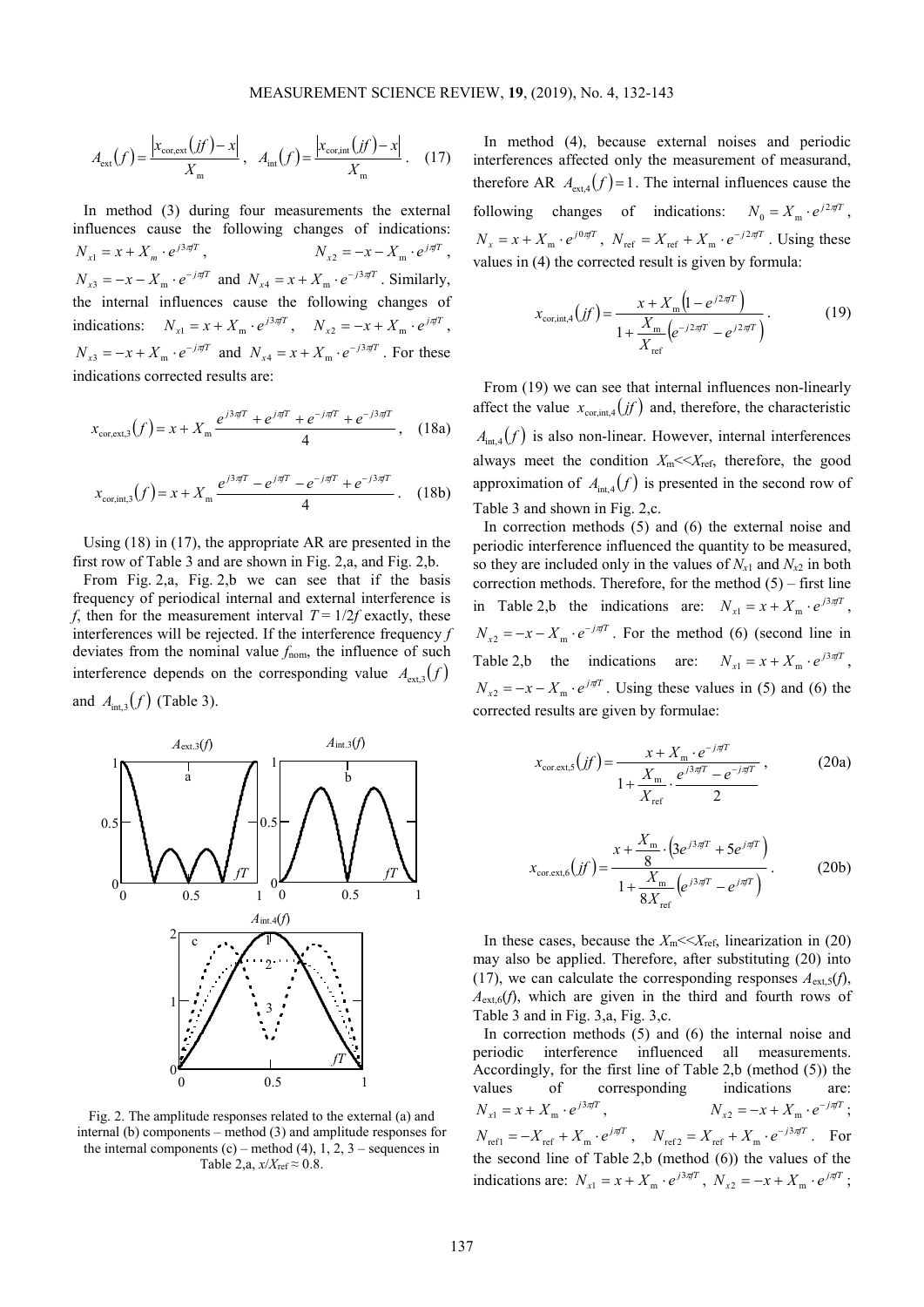$N_{\text{ref1}} = -X_{\text{ref}} + X_{\text{m}} \cdot e^{-j\pi T}$ ,  $N_{\text{ref2}} = X_{\text{ref}} + X_{\text{m}} \cdot e^{-j3\pi T}$ . After substituting these values into formulas  $(5)$ ,  $(6)$  we have:

$$
x_{\text{cor,int},5}(jf) = \frac{x + \frac{X_{\text{m}}}{2} \left(e^{j\pi fT} - 2e^{-j\pi T} + e^{-j3\pi fT}\right)}{1 + \frac{X_{\text{m}}}{2X_{\text{ref}}}\left(e^{j3\pi fT} - 2e^{j\pi fT} + e^{-j\pi fT}\right)},\tag{21a}
$$

$$
x_{\text{cor.int,6}}(jf) = \frac{x + \frac{X_{\text{m}}}{8} \left(3e^{j3\pi f} + e^{-j3\pi f} - 5e^{j\pi f} + e^{-j\pi f}\right)}{1 + \frac{X_{\text{m}}}{8X_{\text{ref}}}\left(3e^{-j3\pi f} + e^{j3\pi f} - 5e^{-j\pi f} + e^{j\pi f}\right)}.
$$
 (21b)

After linearization  $(X_m \leq X_{\text{ref}})$  and substituting (21) into (17) we can calculate the corresponding responses  $A_{int,5}(f)$ ,  $A<sub>int,6</sub>(f)$ , which are given in the third and fourth rows of Table 3 and in Fig. 3,b, Fig. 3,d.

From third and fourth lines of Table 3 and Fig. 3 we can see that in the correction method (6) the effect of the internal and external noises and interferences is approximately twice less in comparison with the correction method (5).

If the spectral density of random noises is constant  $(N_0)$ , then the effect of such noises on the corrected result depends on the mean value (in the 1/T band) of the square of the corresponding AR:

$$
T\int_0^{1/T} A_{\text{ext}}^2(f) df = C_{\text{ext}}^2, \ T\int_0^{1/T} A_{\text{int}}^2(f) df = C_{\text{int}}^2, \tag{22}
$$



Fig. 3. The amplitude responses related to the external and internal influences in correction methods (5) and (6),  $x/X_{\text{ref}} \approx 0.8$ .

| Method of<br>correction | External noises and interferences:                                                                                                                                                   | Internal noises and interferences:                                                                                                                                                                                                                                                                                                                                                      |
|-------------------------|--------------------------------------------------------------------------------------------------------------------------------------------------------------------------------------|-----------------------------------------------------------------------------------------------------------------------------------------------------------------------------------------------------------------------------------------------------------------------------------------------------------------------------------------------------------------------------------------|
| (3)                     | $A_{\text{ext,3}}(f) =  \cos(\pi T) \cdot \cos(2\pi T) $                                                                                                                             | $A_{\text{int }3}(f) =  \sin(\pi T) \cdot \sin(2\pi T) $                                                                                                                                                                                                                                                                                                                                |
|                         | $T\int_0^{1/T} A_{\text{ext},3}^2(f) df = \frac{1}{4} - C_{3,\text{ext}}^2 = C_3^2$                                                                                                  | $T\int_0^{1/T} A_{\text{int},3}^2 (f) df = \frac{1}{4} = C_{3,\text{int}}^2 = C_3^2$                                                                                                                                                                                                                                                                                                    |
| (4)                     | $A_{\rm ext,4}(f)=1$<br>$C_{4 \text{ ext}}^2 = 1$                                                                                                                                    | $A_{\text{int,4}}(f) \approx 2\left \sin(\pi T)\right  \cdot \sqrt{1 + 4\frac{x_{\text{cor}}}{X_{\text{ref}}}} \left(\frac{x_{\text{cor}}}{X_{\text{ref}}} - 1\right)\cos^2(\pi T)$                                                                                                                                                                                                     |
|                         |                                                                                                                                                                                      | $T\int_0^{1/T} A_{\text{int,4}}^2(f) df \approx 2 \left(1 - \frac{x_{\text{cor}}}{X_{\text{ref}}} + \left(\frac{x_{\text{cor}}}{X_{\text{ref}}}\right)^2\right) = C_{4,\text{int}}^2$                                                                                                                                                                                                   |
| (5)                     | $A_{\text{ext},5}(f) \approx \sqrt{1 + \frac{x_{\text{cor}}}{X_{\text{cor}}}} \left( 2 + \frac{x_{\text{cor}}}{X_{\text{cor}}} \right) \sin^2(2\pi f T)$                             | $A_{\text{int},S}(f) \approx 2\sin^2(\pi f)\sqrt{1+\left(\frac{x_{\text{cor}}}{X}\right)^2-\frac{2x_{\text{cor}}}{X}}\cos(2\pi f)$                                                                                                                                                                                                                                                      |
|                         | $T\int_0^{1/T} A_{\text{ext},S}^2(f) df \approx 1 + \frac{x_{\text{cor}}}{X_{\text{ref}}} + \frac{1}{2} \left( \frac{x_{\text{cor}}}{X_{\text{ref}}} \right)^2 = C_{5,\text{ext}}^2$ | $T\int_0^{1/T} A_{\text{int},5}^2(f) df \approx \frac{3}{2} \left(1 + \frac{4}{3} \frac{x_{\text{cor}}}{X_{\text{ref}}} + \left(\frac{x_{\text{cor}}}{X_{\text{ref}}}\right)^2 \right) = C_{5,\text{int}}^2$                                                                                                                                                                            |
| (6)                     | $A_{\text{ext,6}}(f) \approx \sqrt{\cos^2\left(\pi f\right) + \frac{1}{16}\left(1 + \frac{x_{\text{cor}}}{X_{\text{max}}}\right)^2 \sin^2\left(\pi f\right)}$                        | $A_{\text{int,6}}(f) \approx \sin^2(\pi f) \sqrt{\left(1 + \frac{x_{\text{cor}}}{X_{\text{ref}}}\right)^2 \sin^2(\pi f) + 4\left(1 - \frac{x_{\text{cor}}}{X_{\text{ref}}}\right)^2 \cos^2(\pi f)}$                                                                                                                                                                                     |
|                         |                                                                                                                                                                                      | $T\int_0^{1/T} A_{\text{ext,6}}^2(f)df \approx \frac{1}{2} \left(1 + \frac{1}{16} \left(1 + \frac{x_{\text{cor}}}{X_{\text{ref}}}\right)^2\right) = C_{6,\text{ext}}^2 \left[ \int_0^{1/T} A_{\text{int,6}}^2(f)df \approx \frac{9}{16} \left(1 + \frac{2}{9} \frac{x_{\text{cor}}}{X_{\text{ref}}} + \left(\frac{x_{\text{cor}}}{X_{\text{ref}}}\right)^2\right) = C_{6,\text{int}}^2$ |

Table 3. Amplitude responses for the external and internal noises and interferences.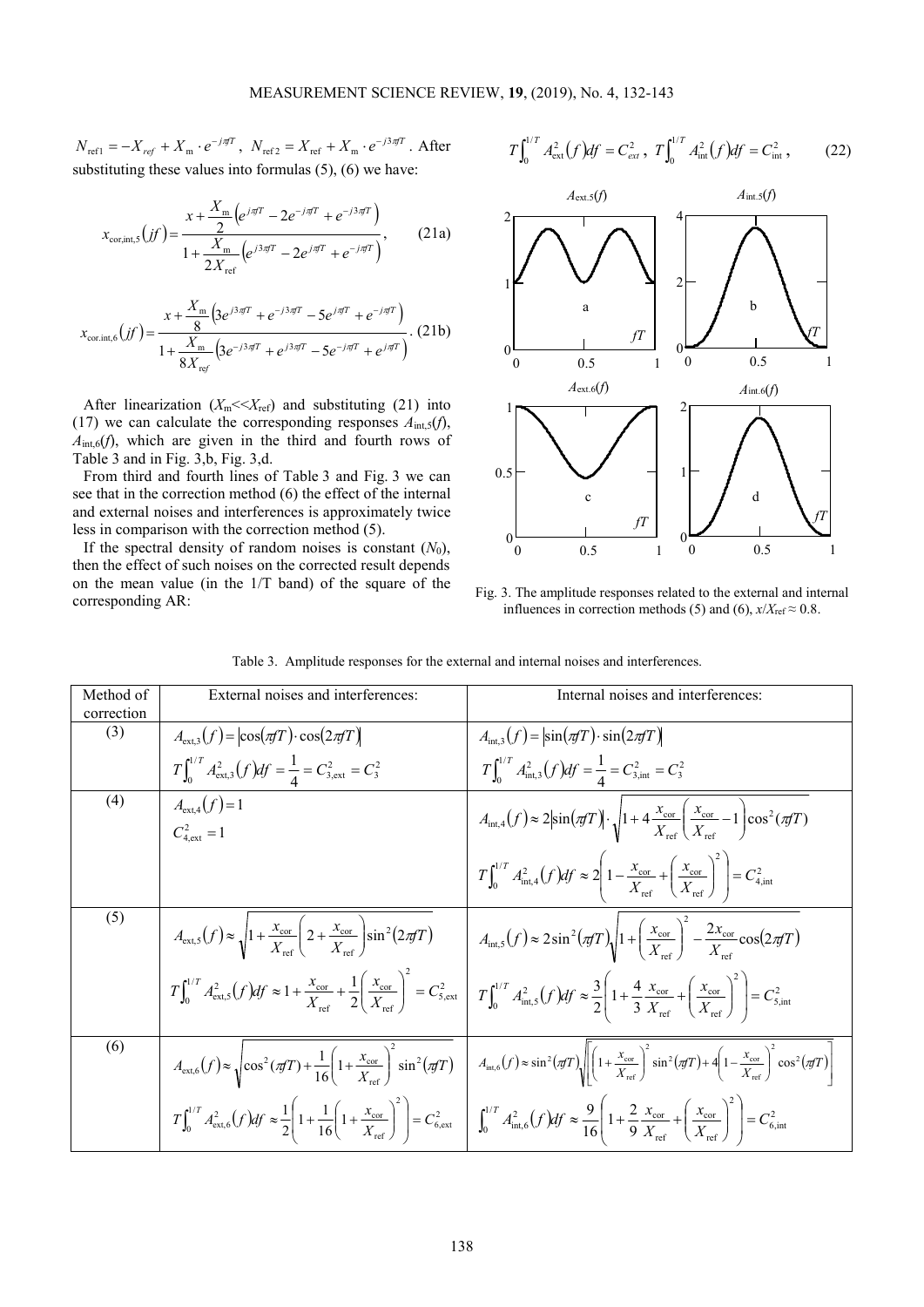The values of the mean squares  $A_{ext}(f)$  and  $A_{int}(f)$  according to (22), which correspond to the analyzed correction methods, are presented in Table 3. In the last three correction methods these values depend on the ratio  $x/X_{ref}$ . For simplification purposes in these dependencies the approximation  $x = x_{\text{cor}}$  has been applied. This approximation is also used in the next analysis of the combined standard uncertainty of the corrected results.

In all analyzed methods the influences of the internal and external noises and periodic interferences may be reduced by filtering and (or) averaging, so  $|A_{\rm so}(f)| \ll 1$ . For example, after digital averaging of *n* independent values of the random noise, the variance is reduced by *n* times:

$$
\sigma_{\eta, \text{av}}^2 = \sigma_{\eta}^2 / n \,. \tag{23}
$$

However, here we must indicate that increasing the number (*n*) of averaged random observations by increasing the sample frequency  $(f_s)$  of ADC may cause autocorrelation of observations and this may essentially decrease the efficiency of averaging [15], [16], [17].

If the uniform averaging of input indications is used and averaging interval  $T_{av} = n/f_s$  (*f<sub>s</sub>* is a sample frequency) is matched to a period *T*h of certain harmonic interferences of frequency  $f_h$ :  $T_{av} = T_h = 1/f_h$ , then rejection of this harmonic can be described by known expression:

NMRR<sub>av</sub> = 
$$
\frac{X_m}{\left|\Delta X_{\text{max}}\right|_{\text{max}}} = \left|\frac{\sin(\pi f_h/f_s)}{\frac{1}{n}\sin(n\pi f_h/f_s)}\right|
$$
. (24)

where  $|\Delta X_{\text{m},\text{av}}|_{\text{max}}$  is a maximal value of the harmonic effect of amplitude  $X<sub>m</sub>$  after averaging.

It is well-known, when the frequency *f*h is unstable and slightly deviated from nominal value *f*h,nom:  $\delta_f$  =  $f_h - f_{h,nom}/f_{h,nom}$  << 1, then this harmonic component will be reduced as minimum of  $1/|\delta_f|$  times:

$$
NMRR_{\text{av}} \ge 1 / |\delta_f|, \tag{25}
$$

and practically is independent of the number *n* of averaging indications.

So, the dependence of the effects of random noise averaging and periodic components on the number *n* of averaged indications is different.

## 4. ANALYSIS OF THE COMBINED STANDARD UNCERTAINTY OF THE CORRECTION METHODS

*Advanced correction of additive effect and time drift.* The sensitivity coefficients for each indication in (3) are as follows:

$$
C_{N_{x1}} = C_{N_{x2}} = C_{N_{x3}} = C_{N_{x4}} = 1/4.
$$
 (26)

In 1<sup>st</sup> and 4<sup>th</sup> measurements  $N_{x1} \approx N_{x4}$  (measurements of  $+x$ ), therefore, the effects of gain errors and integral nonlinearity in these measurements are approximately the same, i.e.  $\delta_{G1} \approx \delta_{G4}$  and  $\gamma_{nl,int,1} \approx \gamma_{nl,int,4}$ . Analogically, in 2<sup>nd</sup> and 3<sup>rd</sup> measurements  $N_{x2} \approx N_{x3}$  (measurements of - *x*) and we may assume that  $\delta_{G2} \approx \delta_{G3}$  and  $\gamma_{nl,int,2} \approx \gamma_{nl,int,3}$ . The same effect in both pairs of measurements is present in the switches, i.e.:  $\Delta e_{sw1} \approx \Delta e_{sw4}$  and  $\Delta e_{sw2} \approx \Delta e_{sw3}$ .

Assuming that special processing of the registered observations is not used, i.e.  $A_{sp,3}(f) = 1$ , using (8), (9), (10),  $(12)$ ,  $(13)$ ,  $(26)$  and also the values  $A_{ext,3}(f)$  and  $A_{int,3}(f)$ , and coefficients  $C_3^2$  in the first row in Table 3, the combined standard uncertainty caused by the correction method (3) can be presented by formula:

$$
u_{\rm c}^{2}(x)_{\rm 3} = \frac{\left(2^{-2(n+1)}\left(1+a_{\rm n,dir}\right)^{2} + 2\gamma_{\rm n,int}^{2}\right)X_{\rm R}^{2} + 2\delta_{\rm G}^{2}x_{\rm cor}^{2} + 2\Delta e_{\rm sw}^{2}}{12} + \frac{N_{\rm 0,ext} \cdot B_{\rm ext} + N_{\rm 0,int} \cdot B_{\rm int}}{4} + \frac{X_{\rm m,ext}^{2}A_{\rm ext,3}^{2} + X_{\rm m,inf}^{2}A_{\rm int,3}^{2}}{2},
$$
\n(27)

where  $\delta_{\rm G}$  is the maximal permissible value of gain error of the measuring chain.

*Standard correction of additive and multiplicative effects.* In method (4) the impact of linear time drift is not corrected. When determining the sensitivity coefficients, we assume simplifications:  $N_0 \ll N_x \approx x, N_0 \ll N_{\text{ref}}$ ,  $N_{\text{ref}} \approx X_{\text{ref}}$ , and as previously  $x \approx x_{\text{cor}}$ . Therefore, the sensitivity coefficients in (4) are:

$$
C_{N_x} \approx 1, \ C_{N_{\text{ref}}} \approx -\frac{x_{\text{cor}}}{X_{\text{ref}}}, \ C_{N_0} \approx \frac{x_{\text{cor}}}{X_{\text{ref}}} - 1. \tag{28}
$$

The sum of squares of these coefficients is:

$$
\sum_{i} C_{i}^{2} = 2 \left( 1 - \frac{x_{\text{cor}}}{X_{\text{ref}}} + \left( \frac{x_{\text{cor}}}{X_{\text{ref}}} \right)^{2} \right) = C_{4}^{2} = C_{4,\text{int}}^{2} \,. \tag{29}
$$

In this method from the point of view of the correction of additive and multiplier effects, the sequence of three measurements does not matter. However, from the point of view of the influence of drift and internal periodical interferences, the sequences of measurements are important. The minimal impact of a time drift is obtained in the first measurement sequences (1) in Table 2,a. If in second and third measurements the values of drift are  $s_{dr} \cdot 1T$  and  $s_{dr}$  ⋅ 2*T*, then the component of standard uncertainty is given as:

$$
u(x)_{\text{dr},1} \approx \frac{|s_{\text{dr}}|T}{\sqrt{3}} \left| 1 - 2 \frac{x_{\text{cor}}}{X_{\text{ref}}}\right|.
$$
 (30)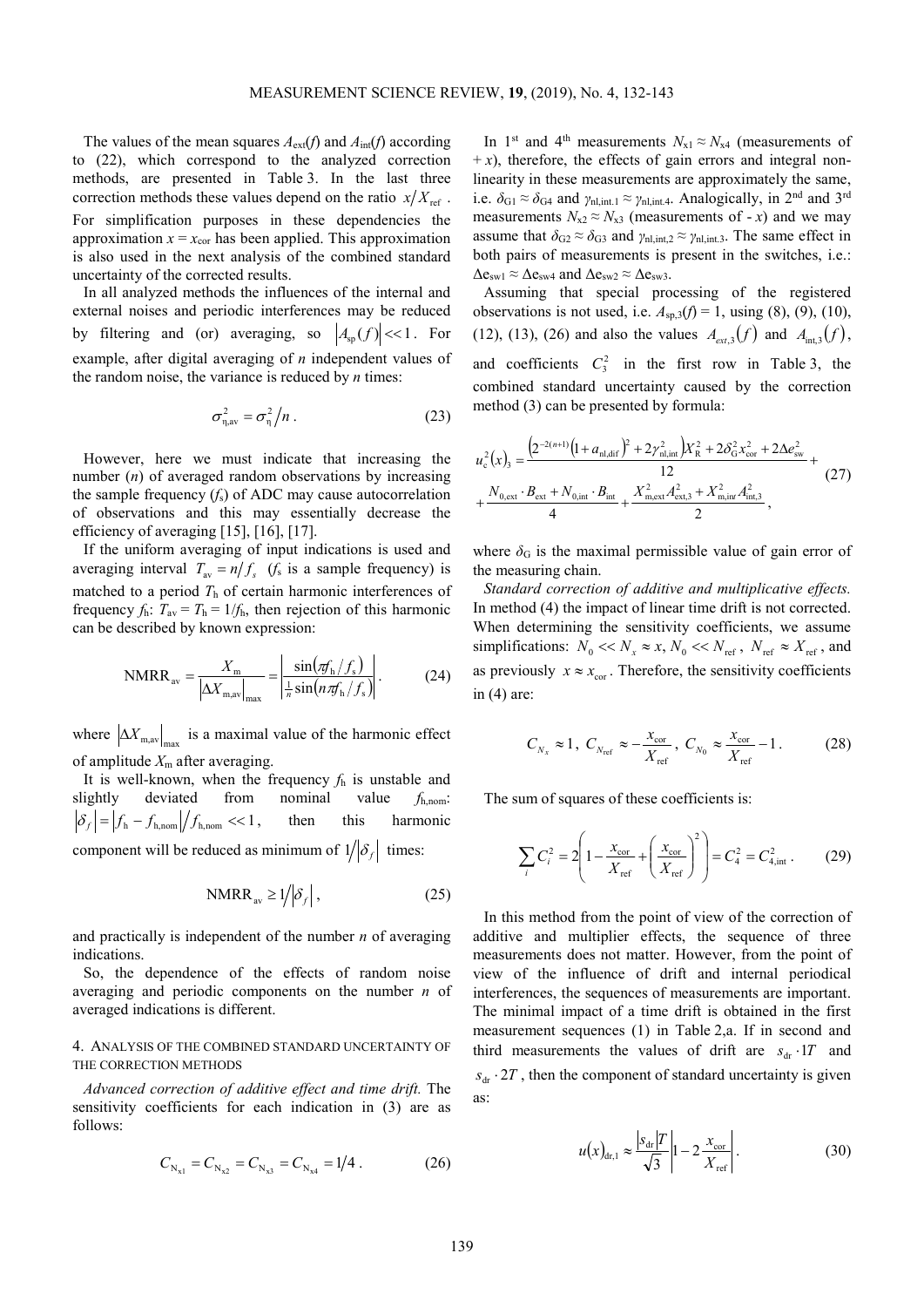In the second and third sequences of measurements (Table 2,a) the uncertainty components caused by linear time drift are given by formulas, respectively:

$$
u(x)_{\text{dr},2} \approx \frac{|s_{\text{dr}}|T}{\sqrt{3}} \left| 2 - \frac{x_{\text{cor}}}{X_{\text{ref}}} \right|, \ u(x)_{\text{dr},3} \approx \frac{|s_{\text{dr}}|T}{\sqrt{3}} \left| 1 + \frac{x_{\text{cor}}}{X_{\text{ref}}} \right|.
$$
 (31)

We can see that when  $0 \le x \le X_{\text{ref}}$  in (30), the influence of time drift on the uncertainty of the corrected result is always less in comparison with (31).

Assuming  $A_{sp}(f) = 1$  and taking into account (28) - (30) and values in the second row in Table 3, the combined standard uncertainty caused by the correction method (4) can be presented by formula:

$$
u_{c}^{2}(x)_{4} = \frac{1}{3} \left[ \left( \left( 2^{-2(n+1)} \left( 1 + a_{n1, \text{dif}} \right)^{2} + \gamma_{n1, \text{int}}^{2} \right) X_{R}^{2} + \Delta e_{\text{sw}}^{2} \right) \cdot C_{4}^{2} + \right] + \left[ \left( s_{\text{dr}} T \right)^{2} \left( 1 - 2 x_{\text{cor}} / X_{\text{ref}} \right)^{2} + \left( x_{\text{cor}} \cdot \delta_{\text{ref}} \right)^{2} + \left( s_{\text{ext}} N_{0, \text{ext}} + C_{4}^{2} B_{\text{int}} N_{0, \text{int}} + \frac{X_{\text{m,ext}}^{2} + X_{\text{m,int}}^{2} A_{\text{int}}^{2}}{2} \right] + \left( 32 \right)
$$

In this case, after suppressing noises and interferences in addition to non-linearity and switches, the limitation of correction efficiency is associated with the uncertainty of reference quantity and drift effects.

*Joint correction of additive and multiplicative effects and linear time drift.* In correction methods (5) and (6) the impact of systematic additive and multiplicative influences and also linear time drift are theoretically corrected completely. To calculate the uncertainty, we have previously determined the values of the sensitivity coefficients. For both correction methods (5) and (6), sensitivity coefficients can be determined assuming approximations:  $N_{x1} \approx -N_{x2}$ ,  $N_{\text{ref1}} \approx -N_{\text{ref2}} \approx X_{\text{ref}}$ , and  $x \approx x_{\text{cor}}$ . Then for the correction method (5) sensitivity coefficients are:

$$
c_{N_{x1}} \approx -\frac{x_{\text{cor}}}{2X_{\text{ref}}}, \ c_{N_{x2}} \approx \left(1 + \frac{x_{\text{cor}}}{2X_{\text{ref}}}\right),
$$
  

$$
c_{N_{\text{ref1}}} \approx \left(\frac{1}{2} + \frac{x_{\text{cor}}}{X_{\text{ref}}}\right), \ c_{N_{\text{ref2}}} \approx \frac{1}{2}.
$$
 (33)

For the correction method (6) sensitivity coefficients are given by formulae [14]:

$$
c_{N_{\rm x1}} \approx \frac{1}{8} \left( 3 - \frac{x_{\rm cor}}{X_{\rm ref}} \right), c_{N_{\rm x2}} \approx \frac{-1}{8} \left( 5 + \frac{x_{\rm cor}}{X_{\rm ref}} \right),
$$
  

$$
c_{N_{\rm ref1}} \approx \frac{1}{8} \left( 1 + \frac{5x_{\rm cor}}{X_{\rm ref}} \right), c_{N_{\rm ref2}} \approx \frac{1}{8} \left( 1 - \frac{3x_{\rm cor}}{X_{\rm ref}} \right).
$$
 (34)

The sums of squares of these coefficients are:

$$
\sum_{i} C_{5,i}^{2} \approx \frac{3}{2} \left( 1 + \frac{4}{3} \frac{x_{\text{cor}}}{X_{\text{ref}}} + \left( \frac{x_{\text{cor}}}{X_{\text{ref}}} \right)^{2} \right) = C_{5}^{2} = C_{5,\text{int}}^{2} ,
$$
\n
$$
\sum_{i} C_{6,i}^{2} \approx \frac{9}{16} \left( 1 + \frac{2}{9} \frac{x_{\text{cor}}}{X_{\text{ref}}} + \left( \frac{x_{\text{cor}}}{X_{\text{ref}}} \right)^{2} \right) = C_{6}^{2} = C_{6,\text{int}}^{2} .
$$
\n(35)

For both correction methods (5) and (6), sensitivity coefficient  $c_{\text{ref}} \approx x_{\text{cor}} / X_{\text{ref}}$ . Therefore, assuming  $A_{sp}(f) = 1$ and using the value

$$
u_{\text{q,nl,sw}}^2(x) = \frac{1}{3} \left( \left( 2^{-2(n+1)} \left( 1 + \alpha_{\text{nl,diff}} \right)^2 + \gamma_{\text{nl,int}}^2 \right) X_{\text{R}}^2 + \Delta e_{\text{sw}}^2 \right) \tag{36}
$$

of uncertainty caused by the quantization effect, nonlinearity and switches system and taking into account (33) - (36), the combined standard uncertainties caused by the correction methods (5) and (6) are given by formulae:

$$
u_{c}^{2}(x)_{5} = C_{5}^{2} u_{q,nl,sw}^{2}(x) + \frac{1}{3} (x_{cor}\delta_{ref})^{2} + C_{5,ext}^{2} B_{ext} N_{0ext} + C_{5}^{2} B_{int} N_{0int} + \frac{X_{m,ext}^{2} A_{ext,5}^{2} + X_{m,int}^{2} A_{int,5}^{2}}{2},
$$
\n(37)

$$
u_c^2(x)_6 = C_6^2 u_{q,nl,sw}^2(x_{cor}) + \frac{1}{3} (x_{cor}\delta_{ref})^2 + C_{6,ext}^2 B_{ext} N_{0ext} + C_6^2 B_{int} N_{0int} + \frac{X_{m,ext}^2 A_{ext,6}^2 + X_{m,int}^2 A_{int,6}^2}{2}.
$$
 (38)

After comparison of (37) and (38) we can see that differences between them are in the values of coefficients  $C_5^2$  and  $C_6^2$ , and also between  $A_{ext,5}^2$ ,  $A_{int,5}^2$  and  $A_{ext,6}^2$ ,  $A_{int,6}^2$ . Assuming for example  $x \approx 0.8X_{\text{ref}}$  in (35) we have  $C_5^2 \approx 4.06$ ,  $C_6^2 \approx 1.02$ , and  $C_5/C_6 = \sqrt{4.06/1.02} \approx 2$ . Therefore, correction method (6) provides twice less affect of quantization and non-linearity and also internal noises and periodic interferences in comparison with method (5). Similarly, at the same level of external noises, for example, at constant spectral density *N*0, the ratios of variances of corrected result in both methods are:

$$
\sigma_{\text{ext},5}^2 / \sigma_{\text{ext},6}^2 = \int_0^{1/T} N_0 A_{\text{ext},5}^2 (f) df / \int_0^{1/T} N_0 A_{\text{ext},6}^2 (f) df \approx 1.90. \quad (39)
$$

We can see that with the same level of external and internal noises in method (6) the variance of the corrected result is expected about 2 times smaller than in method (5).

#### 5. RESULTS. NUMERIC EXAMPLE

The next analysis is applied to the correction systematic effects in multifunction 16 bit Data Acquisition of family NI 6250/6251/6254/6259 [18]. In [18] on the  $V_R = 10$  V range, the absolute accuracy is given as follows: Residual Gain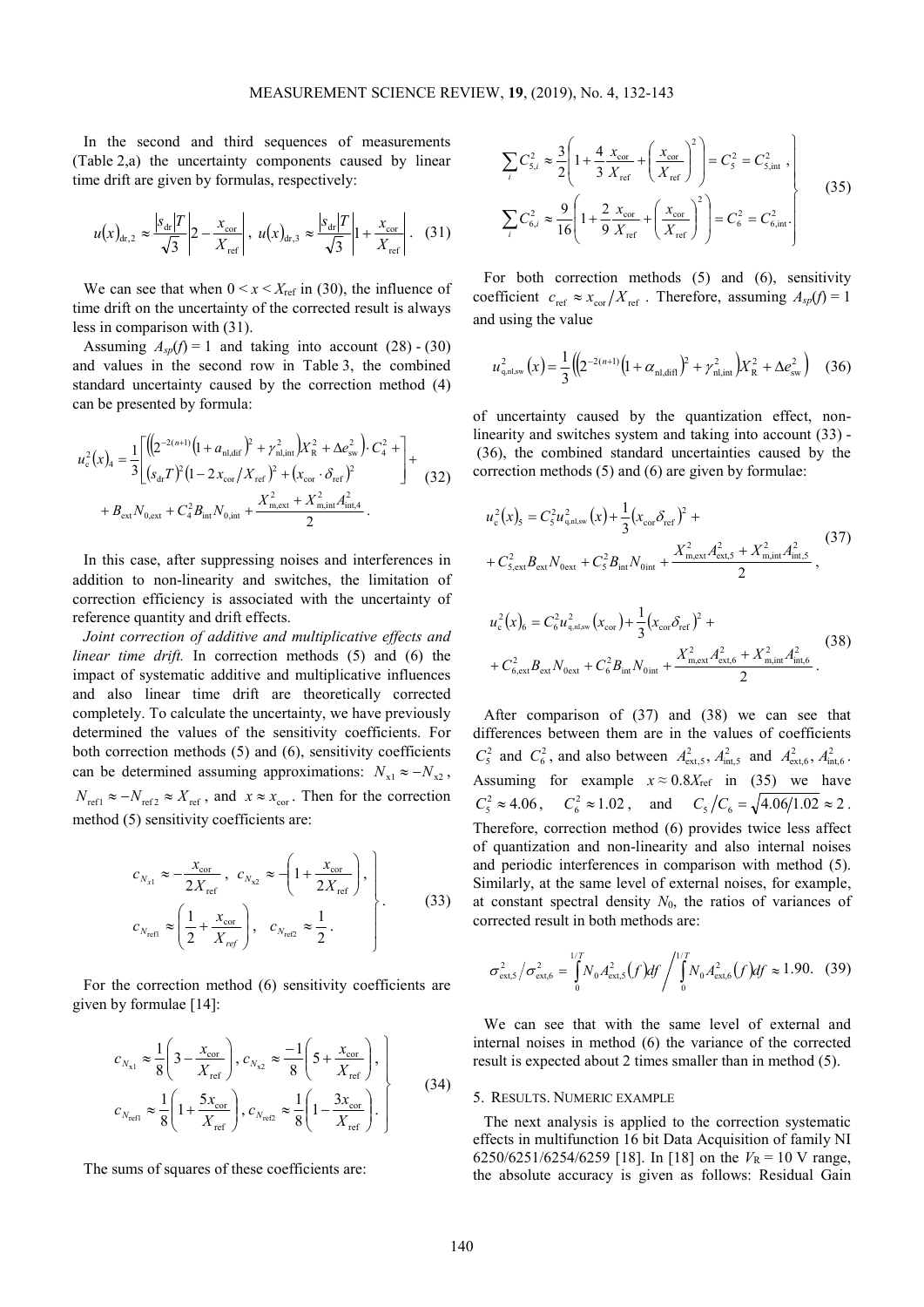Error (ppm of Reading) = 60; Gain Tempco (ppm/ $\textdegree$ C) = 13; Reference Tempco (ppm/ $^{\circ}$ C) = 1; residual Offset Error (ppm of Range) = 10; Offset Tempco (ppm of Range/ $^{\circ}$ C) = 21;

INL Error – non-linearity (ppm of Range) =  $60$ . Absolute uncertainty at full scale on the analog input channel after two years from the device's external calibrations is determined using following assumptions: temperature change from last external calibration  $\Delta \theta e = 10^{\circ}$ C; temperature change from last internal calibration  $\Delta \theta i = 1$ <sup>o</sup>C [18]. Using these parameters when  $V_x = 10$  V the MPE is: GainError· $V_R$ + (OffsetError +INL Error)·  $V_R$  = 1840  $\mu$ V.

Type B standard uncertainty (assuming uniform distribution):  $1840/\sqrt{3} \approx 1062 \text{ }\mu\text{V}$  (Table 4).

Random Noise  $\sigma_n$  ( $\mu V$ rms) for a number of readings *n* = 1; 25; 100 is [18]:  $280/\sqrt{n}$  μVrms (Table 4).

|  | Table . Simplified budget of the combined standard uncertainty for NI 6250/6251/6254/6259 ( $V_x \approx V_{\text{re}} = 10.0 \text{ V}$ ). |  |  |  |
|--|---------------------------------------------------------------------------------------------------------------------------------------------|--|--|--|
|  |                                                                                                                                             |  |  |  |

| Standard<br>uncertainty<br>component<br>$u(x_i)$ | Source of uncertainty                                                   | Type           | Distri-<br>bution                                                                                                             | Value of standard<br>uncertainty of<br>source: $u(x_i)$               | Sensitivity<br>coefficients<br>$c_i = \frac{\partial f}{\partial x_i}$ | Value of<br>standard<br>uncertainty:<br>$u_i(V_x) =  c_i  u(x_i)$ |  |  |  |
|--------------------------------------------------|-------------------------------------------------------------------------|----------------|-------------------------------------------------------------------------------------------------------------------------------|-----------------------------------------------------------------------|------------------------------------------------------------------------|-------------------------------------------------------------------|--|--|--|
| When correction is not used, after data in [18]  |                                                                         |                |                                                                                                                               |                                                                       |                                                                        |                                                                   |  |  |  |
| $u(\Delta_{OS})$                                 | Offset +Gain errors                                                     | B              | uniform                                                                                                                       | $\frac{101\cdot10+83\cdot10}{\sqrt{3}}\approx1$                       | 1                                                                      | $\approx$ 1062 µV                                                 |  |  |  |
|                                                  |                                                                         |                |                                                                                                                               |                                                                       |                                                                        |                                                                   |  |  |  |
| $u(\eta)$                                        | Nosie: 280 µVrms                                                        |                | normal                                                                                                                        | $\frac{062 \text{ }\mu\text{V}}{(37)}$                                | $\mathbf{1}$                                                           |                                                                   |  |  |  |
|                                                  | $n=1$ ,                                                                 |                |                                                                                                                               | $n = 1:280 \text{ }\mu\text{V}$                                       |                                                                        | $280 \mu V$                                                       |  |  |  |
|                                                  | $n = 25$ ,                                                              | A              |                                                                                                                               | $n = 25:56 \text{ }\mu\text{V}$                                       |                                                                        | $56 \mu V$                                                        |  |  |  |
|                                                  | $n = 100$                                                               |                |                                                                                                                               | $n = 100$ : 28 $\mu$ V                                                |                                                                        | $28 \mu V$                                                        |  |  |  |
| $u(\zeta)$                                       | Normal and common                                                       |                | arcsine                                                                                                                       | (39)                                                                  | $\mathbf{1}$                                                           |                                                                   |  |  |  |
|                                                  | interference of 50 Hz,                                                  |                |                                                                                                                               | $n = 1:280 \mu V$                                                     |                                                                        | $1100 \mu V$                                                      |  |  |  |
|                                                  | $V_{nm}$ = 1 mVrms, NMRR= 100<br>$( \delta_f  = 0.01, n = 25, 100),$    | A              |                                                                                                                               | $n = 25:11 \text{ }\mu\text{V}$<br>$n = 100$ : 11 µV                  |                                                                        | $11 \mu V$<br>$11 \mu V$                                          |  |  |  |
|                                                  | $V_{\rm cm}$ = 10 Vrms, CMMR= 10 <sup>5</sup> .                         |                |                                                                                                                               |                                                                       |                                                                        |                                                                   |  |  |  |
| $u_c(V_{\rm x})$                                 | Combined uncertainty of                                                 | $A + B$        | $n = 1: 1555 \text{ }\mu\text{V}$                                                                                             |                                                                       |                                                                        |                                                                   |  |  |  |
|                                                  | uncorrected result                                                      |                | $n = 25:1064 \mu V$                                                                                                           |                                                                       |                                                                        |                                                                   |  |  |  |
|                                                  |                                                                         |                | $n = 100$ : 1063 µV                                                                                                           |                                                                       |                                                                        |                                                                   |  |  |  |
|                                                  |                                                                         |                | When correction is used                                                                                                       |                                                                       |                                                                        |                                                                   |  |  |  |
| $u(V_{ref})$                                     | Uncertainty of reference                                                | B              | uniform                                                                                                                       | $\frac{50.10 V}{\sqrt{3}} \approx$                                    | 1                                                                      | $\approx$ 289 µV                                                  |  |  |  |
|                                                  | voltage $V_{\text{ref}} = 10 \text{ V}$ :<br>50 ppm of $V_{\text{ref}}$ |                |                                                                                                                               |                                                                       |                                                                        |                                                                   |  |  |  |
|                                                  |                                                                         |                |                                                                                                                               |                                                                       |                                                                        |                                                                   |  |  |  |
| u(q)                                             | Quantization                                                            | B              | $\frac{\approx 289 \text{ }\mu\text{V}}{10} \approx \frac{10}{2^{16}\sqrt{12}}$<br>uniform<br>$\approx$ 44 µV<br>$\mathbf{1}$ |                                                                       |                                                                        |                                                                   |  |  |  |
|                                                  |                                                                         |                |                                                                                                                               |                                                                       |                                                                        |                                                                   |  |  |  |
|                                                  |                                                                         |                |                                                                                                                               |                                                                       |                                                                        |                                                                   |  |  |  |
| $u(V)_{\text{nl.int}}$                           | Integral nonlinearity                                                   | $\overline{B}$ | uniform                                                                                                                       | $\frac{\approx 44 \text{ }\mu\text{V}}{60 \cdot 10/\sqrt{3}} \approx$ | $\mathbf{1}$                                                           | $\approx$ 346 µV                                                  |  |  |  |
|                                                  |                                                                         |                |                                                                                                                               | $\approx$ 346 µV                                                      |                                                                        |                                                                   |  |  |  |
| $u(\eta)$                                        | Nosie: 280 µVrms                                                        |                | normal                                                                                                                        |                                                                       | $\mathbf{1}$                                                           |                                                                   |  |  |  |
|                                                  | $n=1,$                                                                  | A              |                                                                                                                               | $n = 1:280 \mu V$                                                     |                                                                        | $280 \mu V$                                                       |  |  |  |
|                                                  | $n = 25$ ,<br>$n = 100$                                                 |                |                                                                                                                               | $n = 25:56 \text{ }\mu\text{V}$                                       |                                                                        | $56 \mu V$                                                        |  |  |  |
| $u(\zeta)$                                       | Normal and common                                                       |                | arcsine                                                                                                                       | $n = 100$ : 28 µV                                                     | $\mathbf{1}$                                                           | $28 \mu V$                                                        |  |  |  |
|                                                  | interference of 50 Hz,                                                  | A              |                                                                                                                               | $n = 1:1100 \mu V$                                                    |                                                                        | $1100 \mu V$                                                      |  |  |  |
|                                                  | $V_m$ = 1 mVrms, NMRR= 100                                              |                |                                                                                                                               | $n = 25:11 \text{ }\mu\text{V}$                                       |                                                                        | $11 \mu V$                                                        |  |  |  |
|                                                  | $( \delta_f  = 0.01, n = 25, 100),$                                     |                |                                                                                                                               | $n = 100$ : 11 $\mu$ V                                                |                                                                        | $11 \mu V$                                                        |  |  |  |
|                                                  | $V_{\rm cm}$ = 10 Vrms, CMMR= 10 <sup>5</sup> .                         |                |                                                                                                                               |                                                                       |                                                                        |                                                                   |  |  |  |
| $u_c(V_{\rm x})_{\rm cor}$                       | Combined standard uncertainty                                           | $A + B$        | $n = 1:1222 \mu\overline{V}$                                                                                                  |                                                                       |                                                                        |                                                                   |  |  |  |
|                                                  |                                                                         |                | $n = 25:457 \text{ }\mu\text{V}$                                                                                              |                                                                       |                                                                        |                                                                   |  |  |  |
|                                                  |                                                                         |                | $n = 100$ : 454 µV                                                                                                            |                                                                       |                                                                        |                                                                   |  |  |  |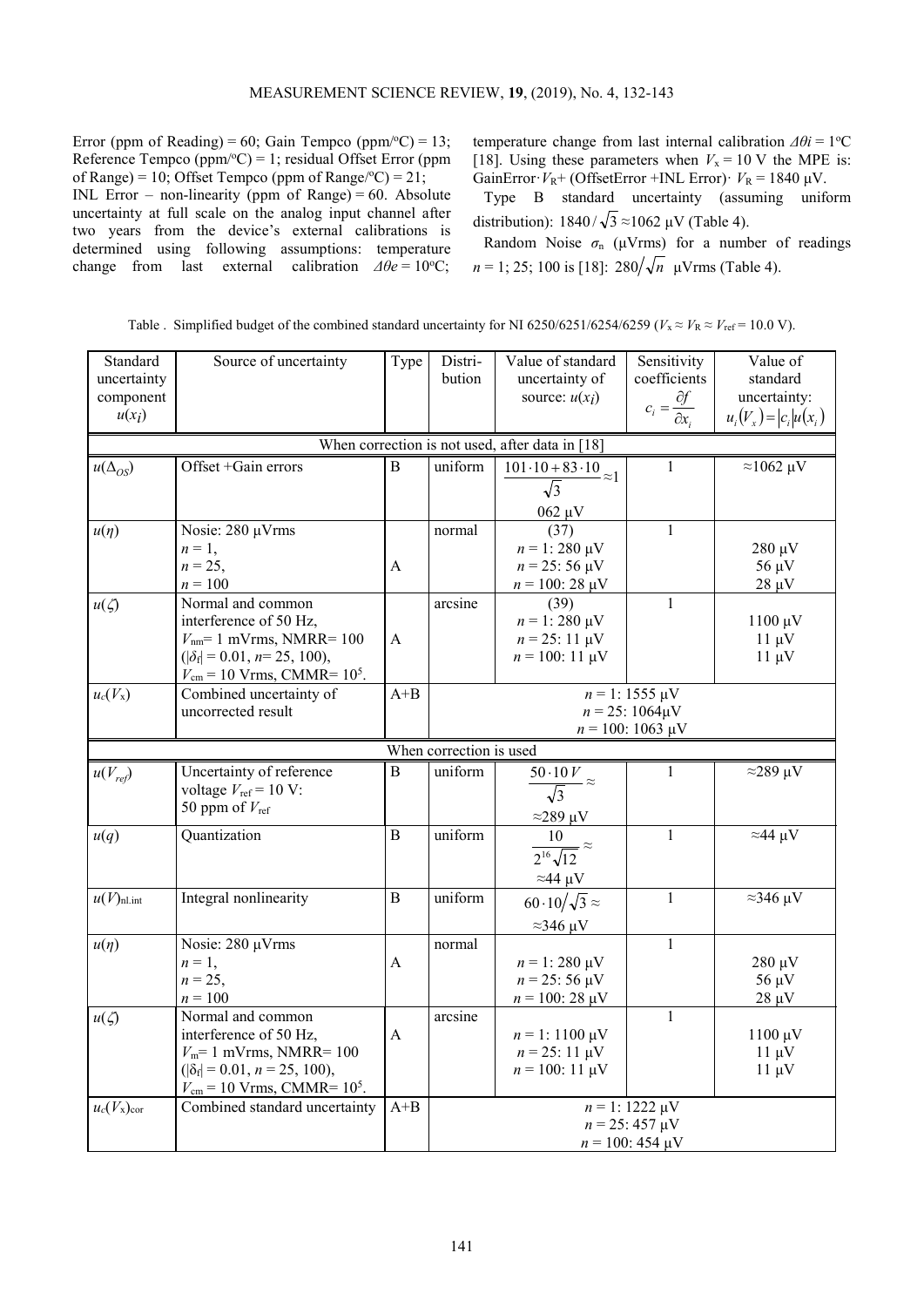Normal mode interference 50 Hz without averaging is 1000 μVrms. Using averaging of *n* = 25 or 100 readings at time averaging  $T_{av} = 20$  ms, and assuming maximal frequency deviation  $|\delta_f| = 1$  % from 50 Hz, the value NMRR =  $1/|\delta_f|$ = 100. After averaging  $V_{nm}$  = 1 mVrms/100 = 10 μVrms.

Common mode voltage  $V_{\text{cm}} = 10$  Vrms, CMRR = 100 dB (50 Hz), without averaging  $10/10^5 = 100 \mu\text{V}$ rms and after averaging (CMRR+NMRR):  $10/[10^5 \cdot 10^2] = 1 \text{ \mu V}$ rms. The sum is 11 μVrms (Table 4).

The expected values of the components of combined standard uncertainty of measurement when correction is not used are presented in the first part of Table 4. The analogical components of combined standard uncertainty of the measurement with correction by method (4) are presented in the second part of Table 4.

The effectiveness of the correction of systematic components when number of averaged readings  $n = 1$ ,  $n = 25$ , and  $n = 100$ , averaged readings ( $T_{av} = 20$  ms) are:

$$
E_{\text{cor},n=1} = \frac{1555 \text{ }\mu\text{V}}{1222 \text{ }\mu\text{V}} \approx 1.27; \ E_{\text{cor},n=25} = \frac{1064 \text{ }\mu\text{V}}{457 \text{ }\mu\text{V}} \approx 2.33,
$$

$$
E_{\text{cor},n=100} = \frac{1063 \text{ }\mu\text{V}}{454 \text{ }\mu\text{V}} \approx 2.34 \text{ times.}
$$

We can see that suppression of noises and periodical interferences during correction is very important. In order to obtain effectiveness of the correction, the external, internal noises and periodic interferences should be suppressed by averaging of 25 readings as minimum (or by filtering). When  $n = 100$  readings are averaged then the efficiency of correction practically is the same as for the  $n = 25$  averaged readings, because at  $n = 100$  the 50 Hz interference is suppressed in the same way as at  $n = 25$ .

However, the non-linearity of ADC and uncertainty of the value of reference voltage essentially limited the efficiency of correction. Uncertainty components caused by nonlinearity and uncertainty of reference quantity are:  $u_{\rm c}(V_{\rm x})_{\rm cor,nl} \approx 346 \,\mu\text{V}, \quad u_{\rm c}(V_{\rm x})_{\rm cor,ref} \approx 289 \,\mu\text{V}.$  If the nonlinearity and uncertainty of reference voltage is two times less (30 ppm and 25 ppm), then effectiveness of the correction at  $n = 100$  averaged readings would be:

$$
E_{\text{cor},n=100} = \frac{1063 \text{ }\mu\text{V}}{232 \text{ }\mu\text{V}} \approx 4.59 \text{ times.}
$$

In practice of industrial measurement of nonelectrical quantities besides the Data Acquisition module, the appropriate signal conditioning modules are used, therefore the non-linearity and noises of such modules should be taken into account in the analysis of the efficiency of correction. Because in such measurements the level of input signal is in mV range, then the influence of switches contact voltage of a few microvolts must be taken into account in the uncertainty analysis.

## 6. DISCUSSION / CONCLUSIONS

The potential effectiveness of the correction is always limited by uncertainty of reference quantity. The main factors that limit the effectiveness of automatic correction of systematic effects and time drifts are: nonlinearity and quantization of ADC, non-idealities of switches systems, and external and internal noises and periodical interferences.

The impact of noises and periodic interferences on the combined standard uncertainty depends on the amplitude responses that are different for external and internal noises and periodical interferences, and are dependent on the algorithm of correction.

Due to different values of sensitivity coefficients and also due to different affects of internal and external noises and periodical interferences, the uncertainty of measurement with correction depends on sequences of measurement carried out to obtain the corrected result.

Since the influence of noise and interference can be reduced by means of filtration and averaging, the main factors (beside uncertainty of reference quantity) limiting the effectiveness of systematic interaction correction are the non-linearity of the function and the non-ideal parameters of the switches.

The results of a numeric example of uncertainty analyses of correction by joint correction of additive and multiplicative systematic effects applied to the multifunction 16 bit Data Acquisition of family NI 6250/6251/6254/6259 confirmed the results of previous researches. The effectiveness of the correction of the offset and gain errors is only about 2.3 times, because integral non-linearity is quite large and uncertainty of reference voltage is not sufficient.

#### **Acknowledgements:**

This work was supported by Rzeszów University of Technology under project DS.EM.18.001 and by Polish Ministry of Science and Higher Education under the program ''Regional Initiative of Excellence" in 2019–2022, project number 027/RID/2018/19, funding amount 11 999 900 PLN.

## **REFERENCES**

- [1] Joint Committee for Guides in Metrology. (2008). *Evaluation of measurement data — Guide to the Expression of Uncertainty in Measureme*nt, 1st edition. JCGM 100:2008.
- [2] Pavese, F. (2012). On the difference of meaning of 'zero correction': zero value versus no correction, and of the associated uncertainties. In *Advanced Mathematical and Computational Tools in Metrology IX.* World Scientific, 297-309.
- [3] Pavese, F. (2013). Why should correction values be better known than the measurand true value? *Journal of Physics: Conference Series*, 459, 012036.